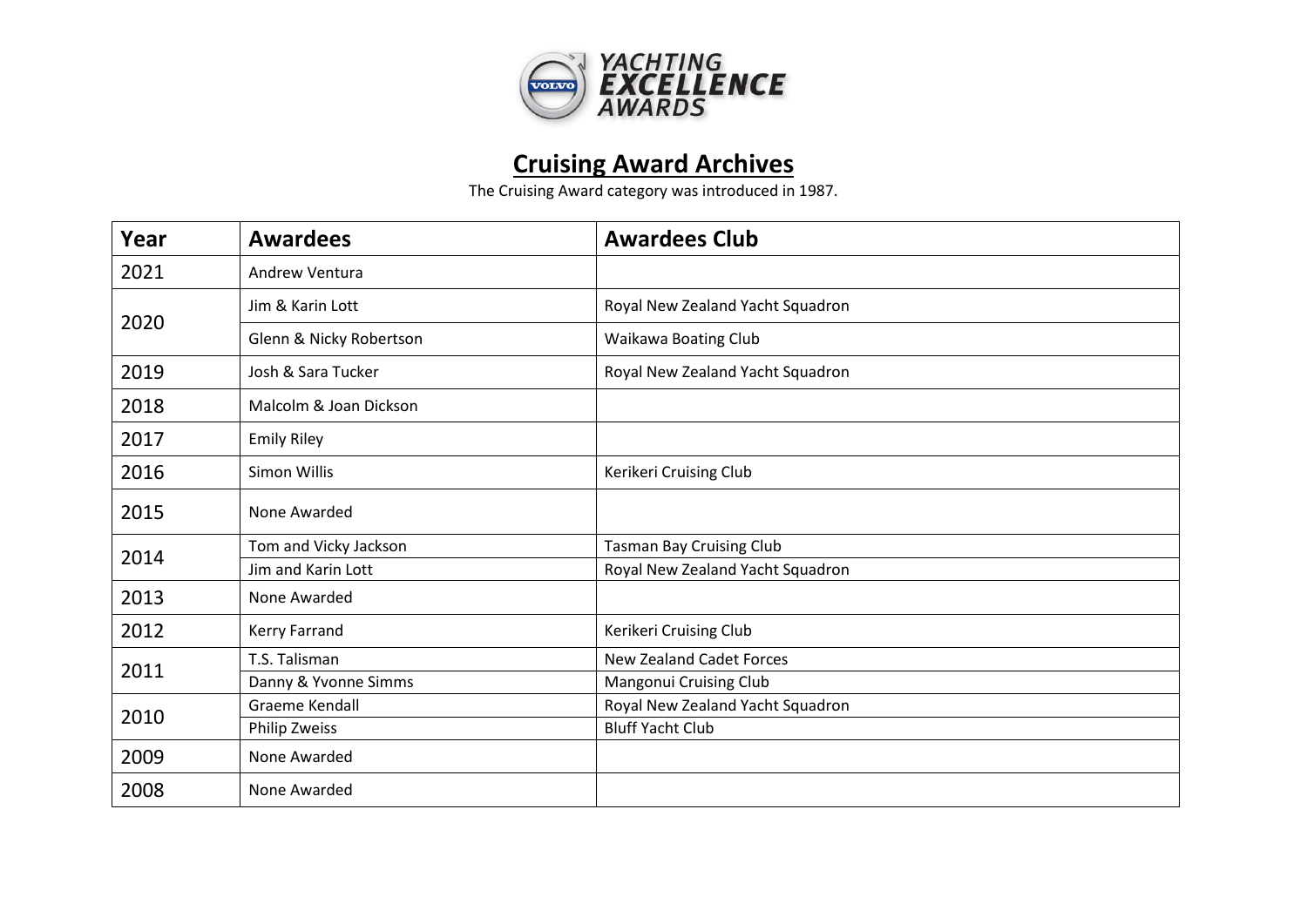| Year      | <b>Awardees</b>                       | <b>Awardees Club</b>                                                 |
|-----------|---------------------------------------|----------------------------------------------------------------------|
| 2007      | None Awarded                          |                                                                      |
| 2006      | None Awarded                          |                                                                      |
| 2005      | Glenn and Judy Bartlett               | Panmure Yacht Club                                                   |
| 2004      | No Cruising Awards bestowed this year |                                                                      |
| 2002/2003 | Sue Stubenvoll                        | Naval Point Yacht Club                                               |
|           | George Mason                          | <b>Cruising and Navigation Association</b>                           |
| 2001/2002 | None Awarded                          |                                                                      |
| 2000/2001 | Mick & Jill Ashcroft                  | Pine Harbour Cruising Club                                           |
|           | Brian & Louise Pearce                 | Otago Yacht Club                                                     |
| 1999/2000 | Michael & Judy Churchouse             | <b>Bucklands Beach Yacht Club</b>                                    |
| 1998      | Ted & Pam Pasma                       | <b>Bucklands Beach Yacht Club</b>                                    |
| 1997      | Gilly & Graeme Wallace                | Evans Bay Yacht & Motorboat Club and Royal Port Nicholson Yacht Club |
| 1996      | Jim Lowe                              | Napier Sailing Club                                                  |
|           | Peter, Sue & Glen Moran               | Tauranga Yacht & Powerboat Club                                      |
|           | <b>Bill McIndoe</b>                   | Otago Yacht Club                                                     |
| 1995      | Jim Lott                              | Royal New Zealand Yacht Squadron                                     |
|           | <b>Bernard Rhodes</b>                 | <b>Waiheke Boating Club</b>                                          |
| 1994      | <b>Donald Robertson</b>               | Royal New Zealand Yacht Squadron                                     |
| 1993      | Alan & Lynnete Robertson              | North Otago Yacht & Power Boat Club                                  |
| 1992      | <b>Steve Raea</b>                     | Royal Port Nicholson Yacht Club                                      |
|           | Kieran Murray Sailing with Steve Raea | no club                                                              |
| 1991      | Jim Goodison                          | Whangarei Cruising Club                                              |